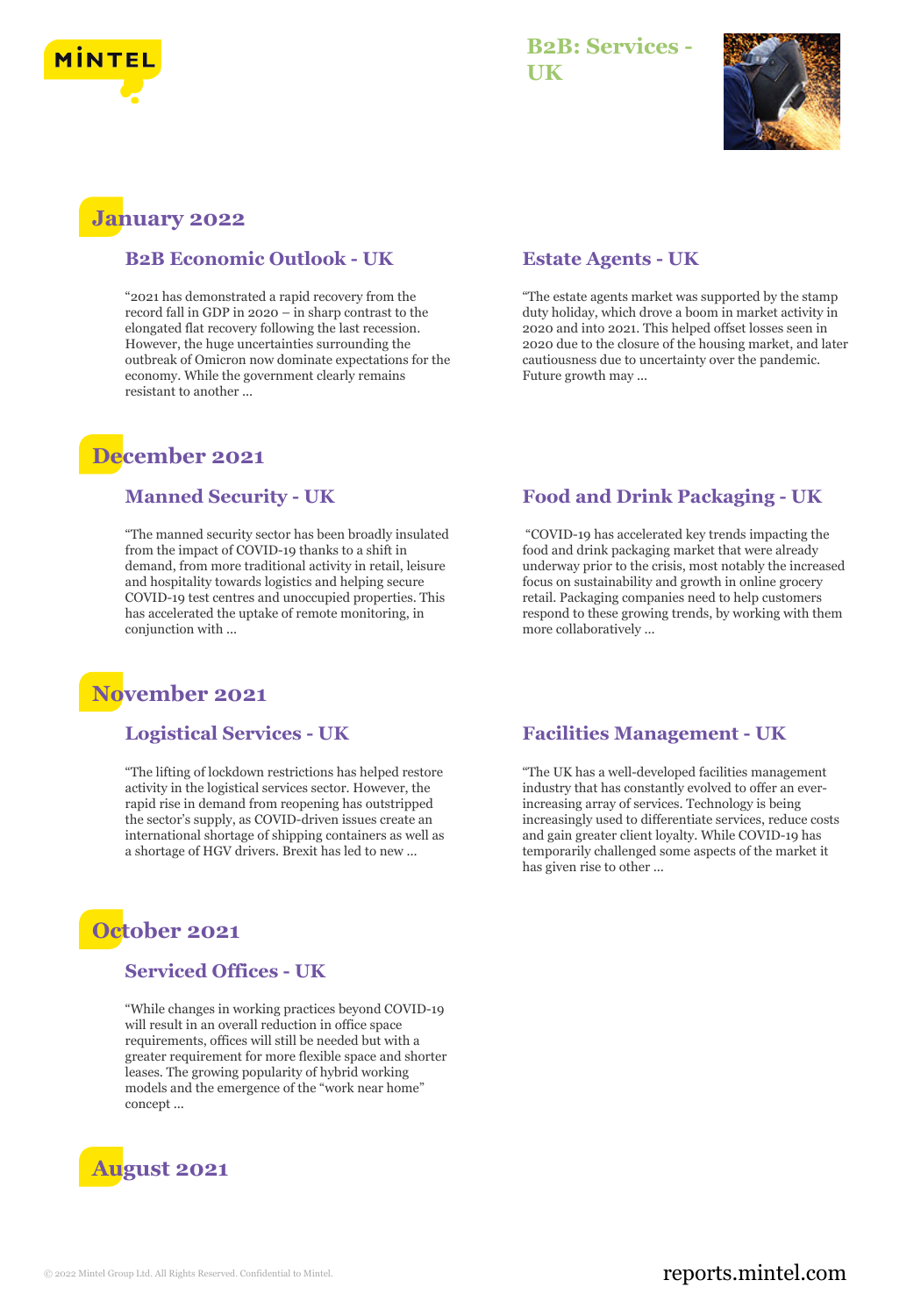

### **B2B: Services - UK**



#### **Conferencing and Events - UK**

"The impact of lockdown and COVID-19 restrictions saw the conferencing and events sector among the hardesthit industries. Government support has been instrumental in supporting business, but the sector has seen skilled workers leave, which could hamper recovery. Pent-up consumer demand will drive leisure events, while areas such as business that ...

# **July 2021**

#### **Recruitment - UK**

"Recruitment plays a critical role in matching skills with the businesses in need of them. The pandemic and ensuing social distancing measures heavily impacted demand for recruitment, as businesses shelved hiring plans in reaction to the severe rise in uncertainty. As the economy has adjusted, vacancies have rebounded rapidly and ...

## **June 2021**

#### **B2B Economic Outlook - UK**

"Latest economic data indicates a rebound in the UK economy, bolstered by the easing of COVID-19 restrictions and the rapid vaccine roll-out. Businesses are also becoming more confident with a number of surveys suggesting improved expectations for economic conditions and investment intentions.

# **May 2021**

#### **Legal Services - UK**

"Technology adoption and innovation will play a key role in ensuring that legal services firms thrive in an ever-changing market landscape.

Corporate clients will continue to squeeze margins while demanding faster turnaround times and greater use of innovation, which puts pressure on legal services firms to embrace ongoing innovation and ...

# **April 2021**

#### **Fleet Services - UK**

#### **Courier & Express Delivery - UK**

"The coronavirus crisis drove a meteoric rise in online shopping as a result of lockdown and social-distancing measures that were enacted in response to it. The surge in demand has placed couriers and delivery operators under immense pressure as they look to maintain service quality, and also contribute to solving ...

### © 2022 Mintel Group Ltd. All Rights Reserved. Confidential to Mintel.  $\blacksquare$  reports.mintel.com